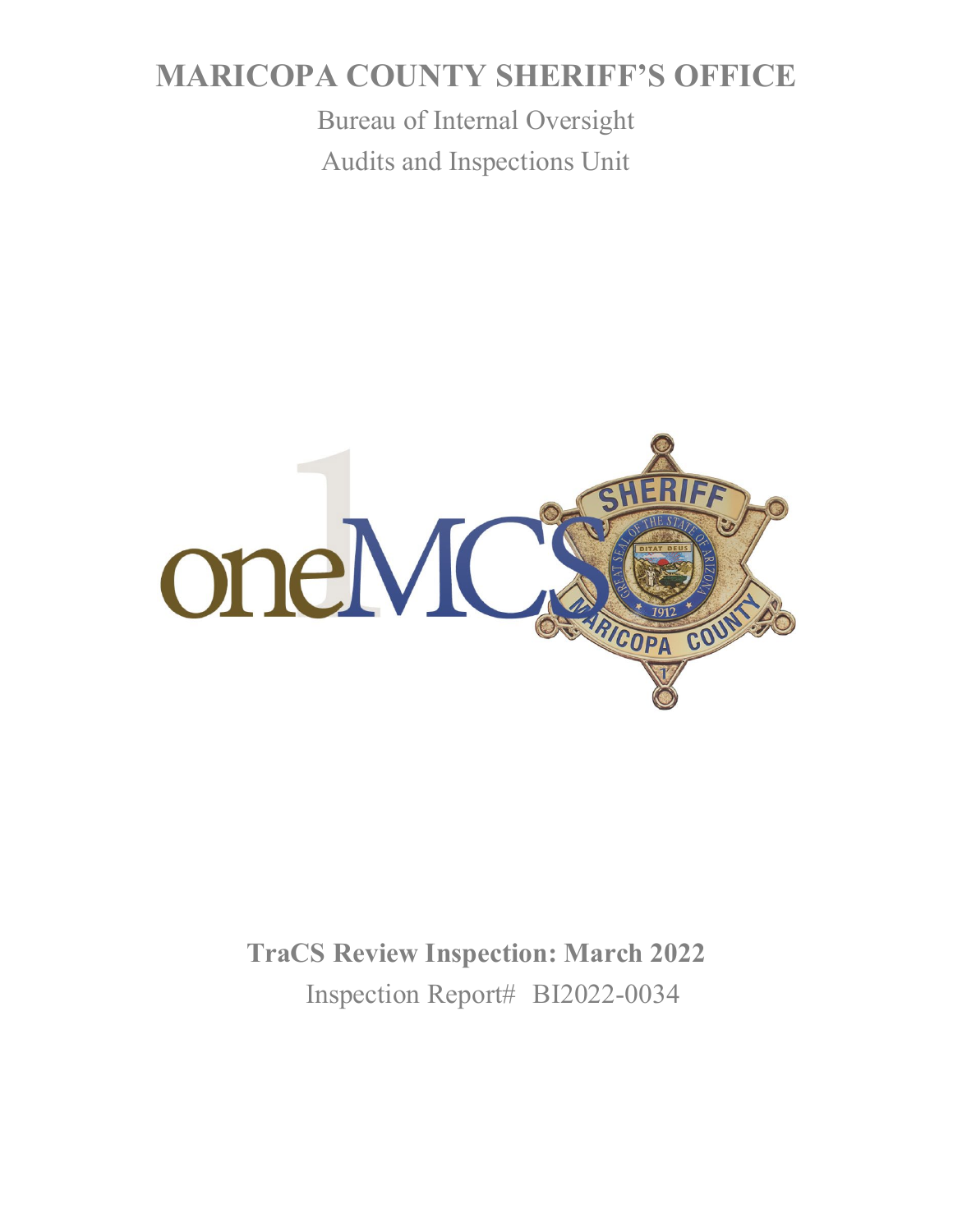The Audits and Inspections Unit (AIU) of the Sheriff's Office Bureau of Internal Oversight (BIO) will conduct monthly inspections of the TraCS Review of traffic stops to ensure compliance with Office Policies, promote proper supervision, and support the requirements set forth in the Court Order. Inspectors will utilize the TraCS System and a sample of randomly selected employees from each district/division for review. The TraCS Traffic Stop Review will be uniformly inspected utilizing a matrix developed by the AIU, in accordance with the procedures outlined in policies EA-11, EB-1, and GB-2.

#### **Compliance Objectives:**

- Determine what district the traffic stop data originated from
- Determine if the supervisor reviewed all completed traffic stop documentation within 72 hours
- Each Traffic Stop inspected will be counted as one inspection

#### **Criteria:**

MCSO Policy EA-11, *Arrest Procedures* MCSO Policy EB-1, *Traffic Enforcement, Violator Contacts, and Citation Issuance* MCSO Policy GB-2, *Command Responsibility*

#### **Conditions:**

MCSO's assigned Court Monitors provided a sample of 20 Deputies from all Patrol Districts for the March Traffic Stop Review Inspection. The sample of 20 Deputies provided a total of 182 traffic stops available for inspection; all 182 (or 100%) of the traffic stops were inspected.

MCSO achieved a compliance rate of 97.80% in the Review of Traffic Stops for the month of March 2022, as illustrated in the table below:

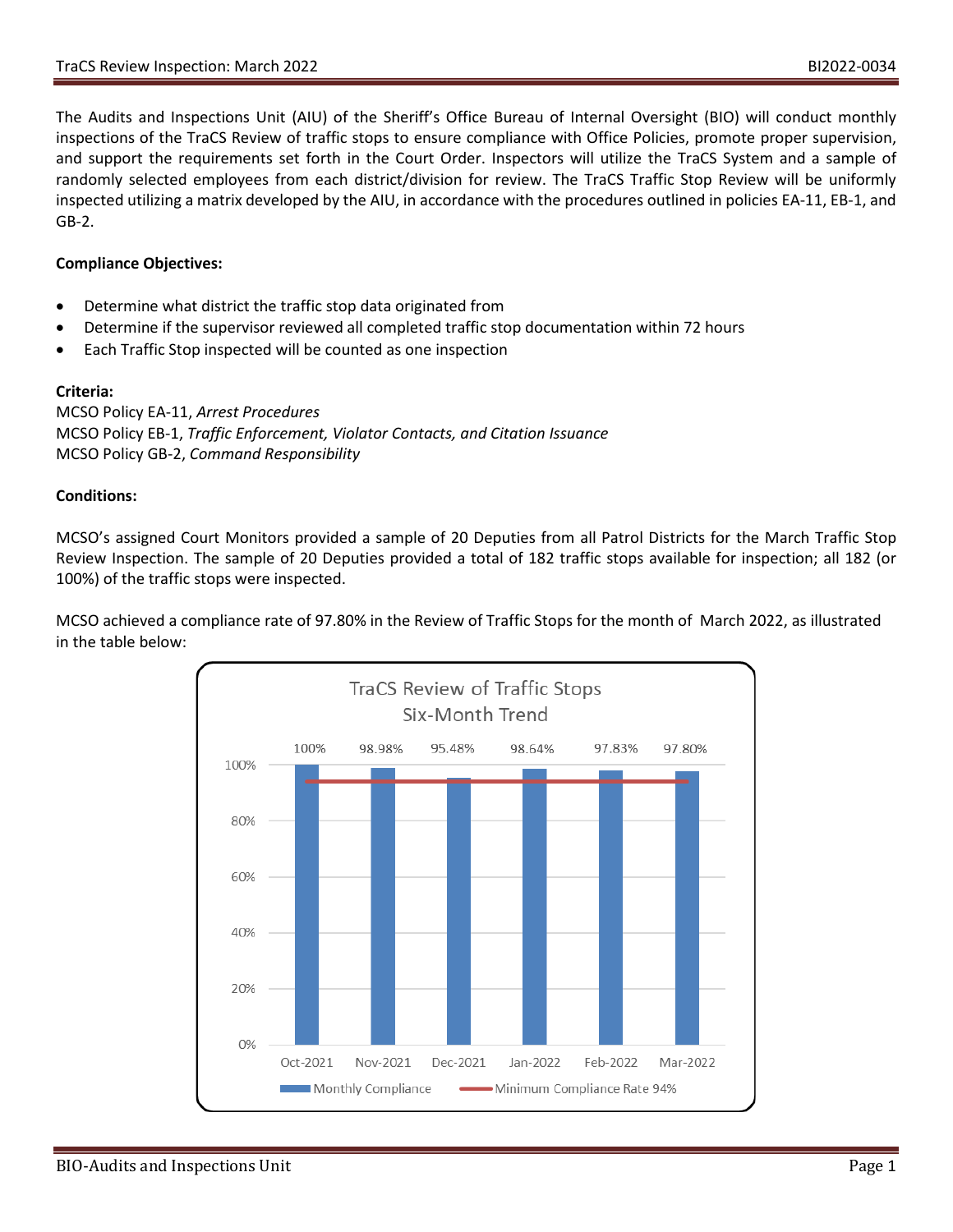The compliance rate of each division is illustrated in the table below:

| <b>District</b>     | Dist. 1 | Dist. 2 | Dist. 3 | Dist. 4 | Lakes | Dist. 7 | <b>Total</b> |
|---------------------|---------|---------|---------|---------|-------|---------|--------------|
| In Compliance       |         | 86      | 16      |         | q     | 59      | 178          |
| <b>Total Stops</b>  |         | 87      | 16      |         | q     | 62      | 182          |
| <b>Compliance %</b> | 100%    | 98.85%  | 100%    | 100%    | 100%  | 95.16%  | 97.80%       |

It should be noted that the completion of a Review Inspection is dependent on when AIU receives the sample from the Court Monitors.

<u> 1980 - Johann Barn, mars an t-Amerikaansk kommunister (</u>

## District 2 (1 BIO Action Form)

| <b>District</b>                                                                                                                         | Incident # | <b>VSCF</b><br>Generated | <b>Employee</b> | <b>Responsible Supervisor</b> | Commander |
|-----------------------------------------------------------------------------------------------------------------------------------------|------------|--------------------------|-----------------|-------------------------------|-----------|
| Dist. 2                                                                                                                                 | Redacted   | 03/21/22                 | Deputy          | Sergeant                      | Captain   |
| <b>Deficiency</b>                                                                                                                       |            |                          |                 |                               |           |
| Supervisors are responsible for reviewing the VSCF to ensure accuracy and proper documentation within 72 hours.<br>Policy EB-1.14.A.9.b |            |                          |                 |                               |           |
| Inspector Note: VSCF was completed on 03/21/22 at 0143 and reviewed on 03/26/22 at 1754.                                                |            |                          |                 |                               |           |

### District 7 (1 BIO Action Form)

| <b>District</b>                                                                                                 | Incident #           | <b>VSCF</b> | <b>Employee</b>                                                                                                 | <b>Responsible Supervisor</b> | Commander        |  |
|-----------------------------------------------------------------------------------------------------------------|----------------------|-------------|-----------------------------------------------------------------------------------------------------------------|-------------------------------|------------------|--|
|                                                                                                                 |                      | Generated   |                                                                                                                 |                               |                  |  |
| Dist. 7                                                                                                         | Redacted             | 03/06/22    | Deputy                                                                                                          | Sergeant                      | Captain          |  |
|                                                                                                                 |                      |             | <b>Deficiency</b>                                                                                               |                               |                  |  |
|                                                                                                                 |                      |             | Supervisors are responsible for reviewing the VSCF to ensure accuracy and proper documentation within 72 hours. |                               |                  |  |
|                                                                                                                 | Policy EB-1.14.A.9.b |             |                                                                                                                 |                               |                  |  |
|                                                                                                                 |                      |             |                                                                                                                 |                               |                  |  |
| Inspector Note: VSCF was completed on 03/06/22 at 2327 and reviewed on 03/10/22 at 2015.                        |                      |             |                                                                                                                 |                               |                  |  |
| <b>District</b>                                                                                                 | Incident #           | <b>VSCF</b> |                                                                                                                 |                               | Commander        |  |
|                                                                                                                 |                      | Generated   | <b>Employee</b>                                                                                                 | <b>Responsible Supervisor</b> |                  |  |
| Dist. 7                                                                                                         | Redacted             | 03/06/22    | Deputy                                                                                                          | Sergeant                      | Captain          |  |
| <b>Deficiency</b>                                                                                               |                      |             |                                                                                                                 |                               |                  |  |
| Supervisors are responsible for reviewing the VSCF to ensure accuracy and proper documentation within 72 hours. |                      |             |                                                                                                                 |                               |                  |  |
| Policy EB-1.14.A.9.b                                                                                            |                      |             |                                                                                                                 |                               |                  |  |
|                                                                                                                 |                      |             |                                                                                                                 |                               |                  |  |
| Inspector Note: VSCF was completed on 03/06/22 at 2019 and reviewed on 03/10/22 at 2015.                        |                      |             |                                                                                                                 |                               |                  |  |
| <b>District</b>                                                                                                 | Incident #           | <b>VSCF</b> | <b>Employee</b>                                                                                                 | <b>Responsible Supervisor</b> | <b>Commander</b> |  |
|                                                                                                                 |                      | Generated   |                                                                                                                 |                               |                  |  |
| Dist. 7                                                                                                         | Redacted             | 03/07/22    | Deputy                                                                                                          | Sergeant                      | Captain          |  |
| <b>Deficiency</b>                                                                                               |                      |             |                                                                                                                 |                               |                  |  |
| Supervisors are responsible for reviewing the VSCF to ensure accuracy and proper documentation within 72 hours. |                      |             |                                                                                                                 |                               |                  |  |
| Policy EB-1.14.A.9.b                                                                                            |                      |             |                                                                                                                 |                               |                  |  |
|                                                                                                                 |                      |             |                                                                                                                 |                               |                  |  |
| Inspector Note: VSCF was completed on 03/07/22 at 0358 and reviewed on 03/10/22 at 2016.                        |                      |             |                                                                                                                 |                               |                  |  |